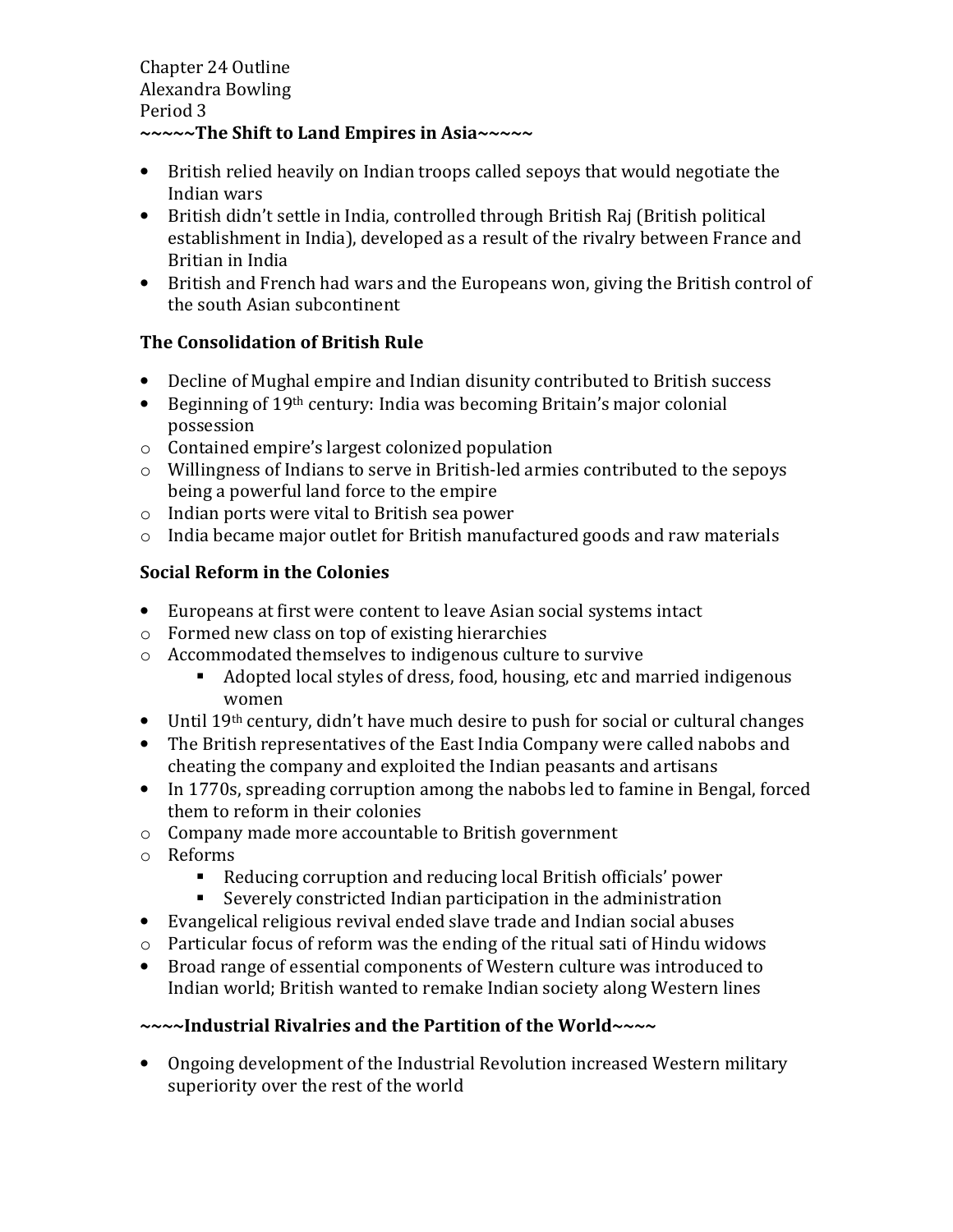# Chapter 24 Outline Alexandra Bowling

Period 3

- o Western nations extracted wealth from overseas possession and diffused what they considered to be their superior cultural attributes
- Reasons for colonial expansion
- o Status as great power
- o Raw materials
- o Needed markets for manufactured goods—needed to keep economies growing
	- European countries suffered from overproduction and unemployment

## Colonial Wars and the Apex of European Imperialism

- Advances of Europe due to Industrial Revolution
- o Access to minerals others didn't know existed
- o Had mass-production of weapons
- o Improved ships
- o Africa and Pacific Islands resisted but could not defeat European advance

### ~~~Continuity and Change~~~

- End of 19<sup>th</sup> century: European colonial order made up of two different kinds of colonies
- Tropical dependencies
	- Greater portion of European empires consisting of Africa, Asia, and the South Pacific
	- Small numbers of Europeans ruled large populations of non-Western peoples
- o Settlement colonies
	- Areas, such as North America and Australia, that were conquered by European invaders
	- Had two different divisions
		- In places such as Canada and Australia, British labeled the colonies White Dominions (colonies in which European settlers made up the majority of the population)
			- o White Dominions: small numbers of native inhabitants typically reduced by disease and wars of conquest
		- Contested settler colonies
			- o Territories where large European populations lived among even more indigenous people
			- o South Africa, Hawaii, New Zealand
		- Clash over land rights

# European Regimes and Social Hierarchies in the Tropical Dependencies

- Europeans followed pattern of India
- o Exploited ethic and cultural divisions; administrators made differences more formal by dividing people into tribes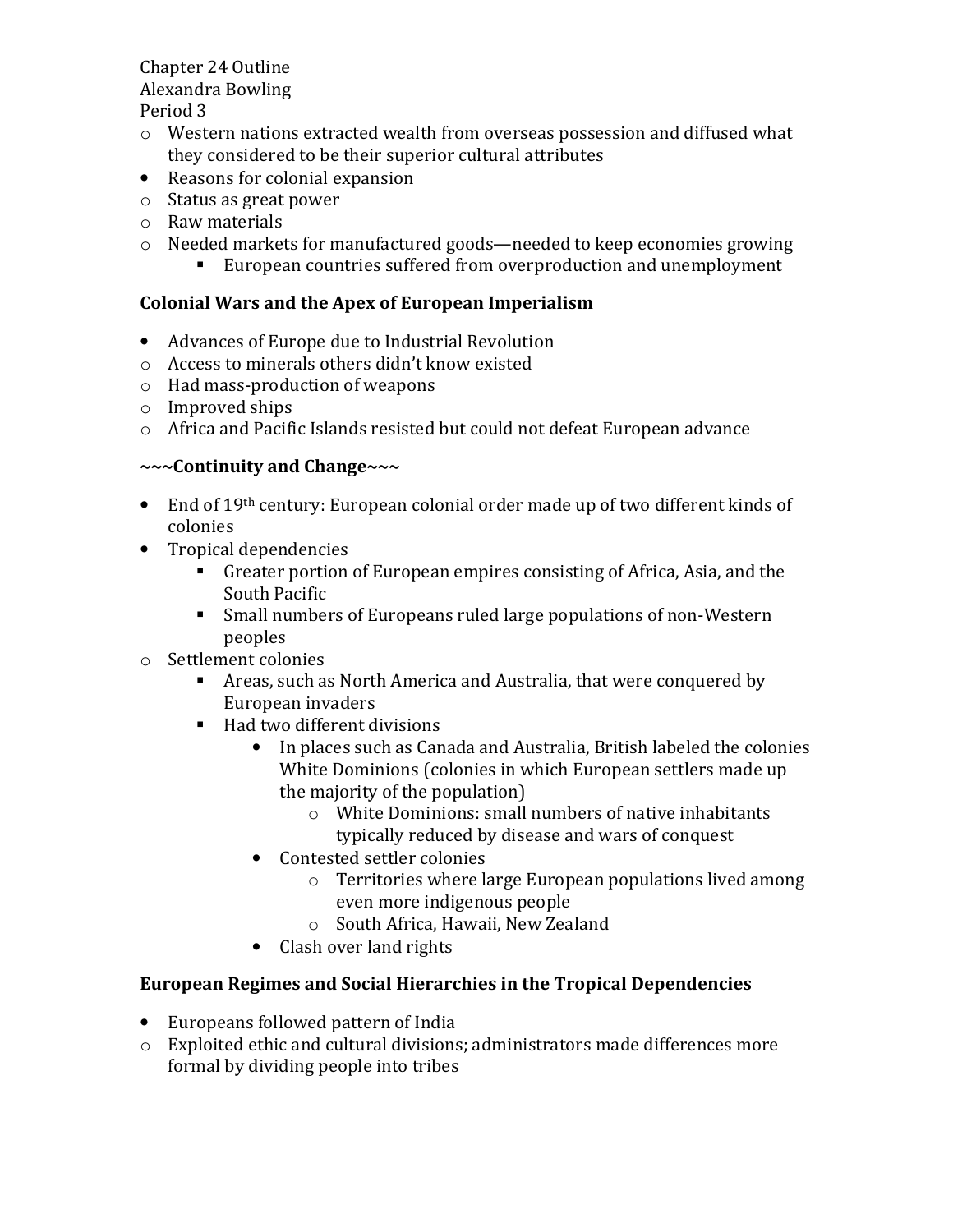#### Chapter 24 Outline Alexandra Bowling Period 3

- o Used people who followed animistic religions or who had converted to Christianity against the Muslim communities that existed in the colonies
- Whites lived in capital cities, the local leaders reported to Europeans
- o Western education in India was supported by the state
- o Higher education was blocked for most Africans because of European racial prejudices
- o Lack of college graduates stunted the growth of a Western-oriented middle class

### Changing Social Relations Among Colonizers and Colonized

- Europeans became more isolated from locals
- o Women were brought over because of safer conditions
- o Interracial marriages were now more frowned upon
- Ranking of races put whites on top
- o Europeans no longer saw the point in interacting with the colonized because of the impossibility of changing them

### Shifts in Methods of Economic Extraction

- Colonial administrators attempted to introduce scientific management and encourage them work harder to produce cheaper raw materials, increase taxation, and forced labor
- More mines made, regions used to export crops
- Raw materials went to Europe to be made into products for European consumers
- Indigenous workers gained little rewards

### White Settler Colonies in South Africa and the Pacific

- Settlement colonies adopted many of the economic and political practices found in the tropical dependencies
- $\circ$  Settlers before 19<sup>th</sup> century usually wiped out native populations with disease and battle
- $\circ$  Those that formed after the 19<sup>th</sup> century had bigger native populations
	- Those not killed by disease  $\rightarrow$  immunities built up
	- Settlers had more clashes with locals over territorial claims

### South Africa

- Dutch colony was initially set up as a halfway point to India
- o But Boers (farmers) moved inland and enslaved the indigenous people
- British took over in 19<sup>th</sup> century, different then Boers
- o Boers spoke different language, didn't have benefits of scientific and industrial revolutions
- o British missionaries tried to get rid of slaves
- The British made the Boers feel pressured and so they moved more inland
- o Came into contact with the established Bantus such as the Zulus